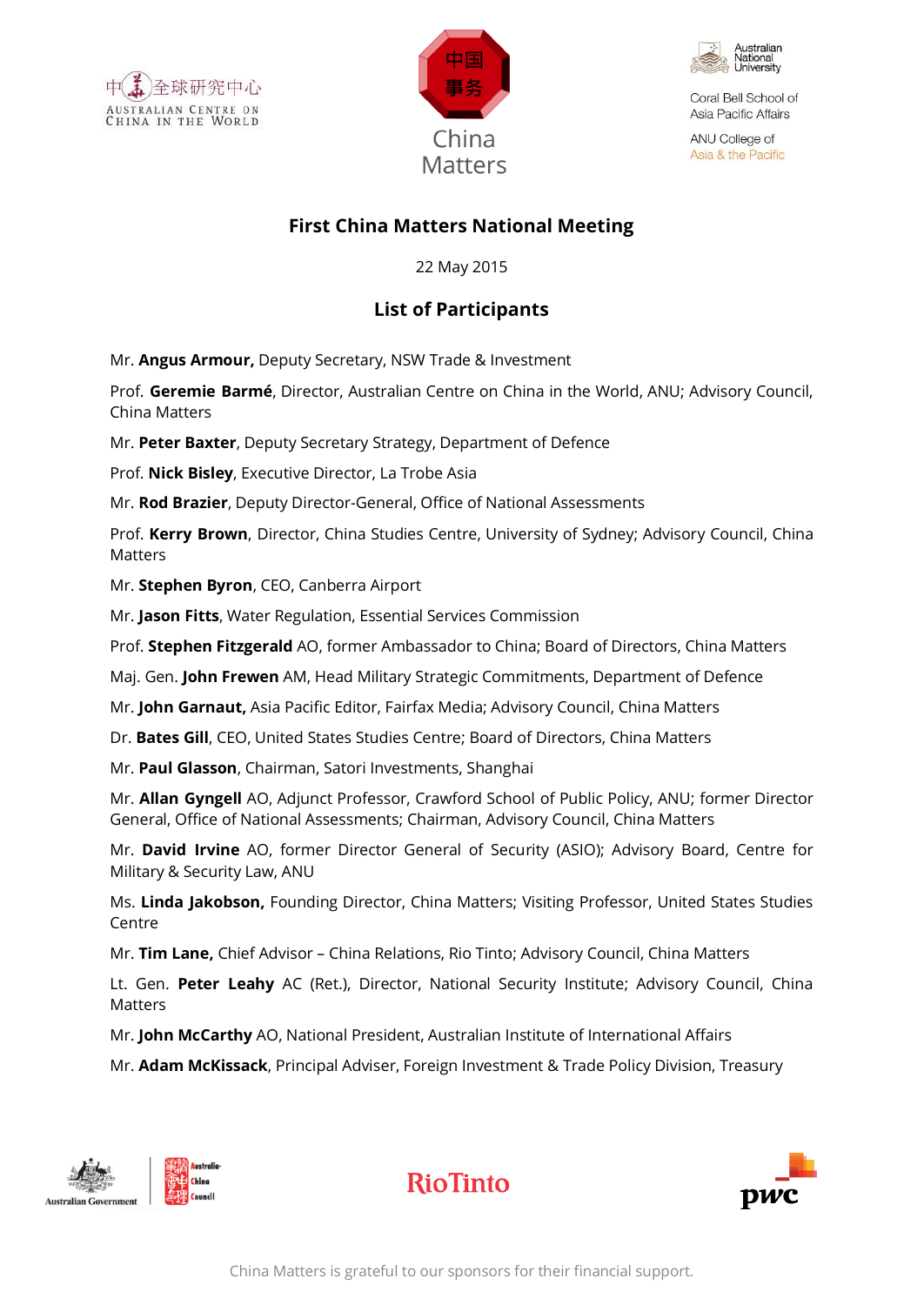





ANU College of Asia & the Pacific

Mr. **Rory Medcalf**, Head of College, National Security College, ANU; Non-resident Senior Fellow in Foreign Policy, Brookings Institution

Mr. **David Olsson**, China Practice Consultant, King and Wood Mallesons; Advisory Council, China Matters

Mr. **Andrew Parker**, Deals Partner and Asia Practice Leader, PwC; Advisory Council, China **Matters** 

Mr. **Peter Phillips**, Director, National Press Club of Australia

Mr. **Geoff Raby**, Chairman and CEO, Geoff Raby & Associates; former Ambassador to China

Prof. **Richard Rigby**, Executive Director, China Institute, ANU; Associate Director, Australian Centre on China in the World, ANU

The Hon. **Philip Ruddock** MP, Member for Berowra; former Federal Minister

Mr. **Laurie Smith**, former Head of International, Austrade; Advisory Council, China Matters

Mr. **Terry Snow**, Chairman, Capital Airport Group

Mr. **Andrew Stoler**, former Deputy Director, World Trade Organisation; Advisory Council, China Matters

Mr. **Tom Switzer**, Lecturer and Research Associate, United States Studies Centre at the University of Sydney

Mr. **Peter Varghese** AO, Secretary, Department of Foreign Affairs and Trade

Mr. **Michael Wadley**, Director, Austcham Shanghai; Director, Bellamy's Australia

Prof. **Michael Wesley**, Director, Coral Bell School of Asia Pacific Affairs, ANU; Advisory Council, China Matters

Prof. **Hugh White**, Professor of Strategic Studies, School of International, Political and Strategic Studies, ANU; Advisory Council, China Matters

## **Observers**

Ms. **Anastasia Kapetas**, PhD Scholar, Australian Centre on China in the World, ANU

Mr. **Ryan Manuel,** Strategic Research Fellow, Australian Centre on China in the World

Mr. **David Murphy**, PhD Scholar, Australian Centre on China in the World, ANU

Ms. **Eva O'Dea**, Research and Project Manager, China Matters

Mr. **Graeme Read**, PhD Scholar, Australian Centre on China in the World, ANU

Mr. **Will Sima**, PhD Scholar, Australian Centre on China in the World, ANU

Mr. **Neil Thomas**, Morrison Scholar, Australian Centre on China in the World, ANU; Research Assistant, China Matters

Mr. **Thomas Williams**, Morrison Scholar, Australian Centre on China in the World, ANU

Mr. **Will Zou**, Morrison Scholar, Australian Centre on China in the World, ANU